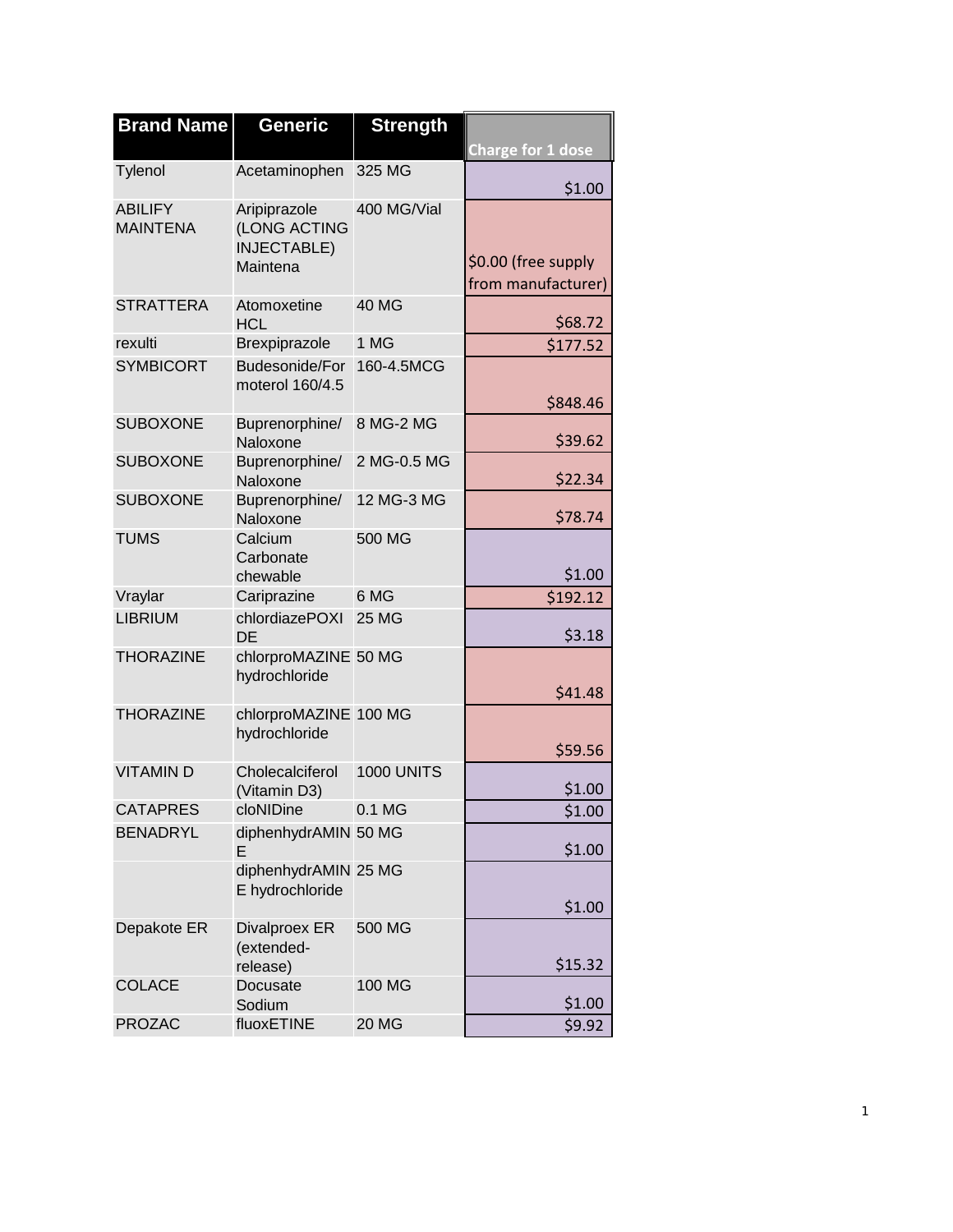| <b>FLOVENT HFA</b>               | Fluticasone                                                                     | 0.11         |                                           |
|----------------------------------|---------------------------------------------------------------------------------|--------------|-------------------------------------------|
| 110MCG                           | Propionate HFA<br>110                                                           | MG/Actuation | \$875.85                                  |
| <b>NEURONTIN</b>                 | Gabapentin                                                                      | 600 MG       | \$10.08                                   |
| Neurontin                        | Gabapentin                                                                      | 300 MG       | \$1.00                                    |
| <b>VISTARIL</b>                  | hydrOXYzine                                                                     | 50 MG        |                                           |
|                                  | pamoate                                                                         |              | \$1.28                                    |
| <b>VISTARIL</b>                  | hydrOXYzine<br>pamoate                                                          | <b>25 MG</b> | \$1.20                                    |
| <b>MOTRIN</b>                    | Ibuprofen                                                                       | 600 MG       | \$1.44                                    |
| <b>ATIVAN</b>                    | Lorazepam                                                                       | 2 MG         | \$5.38                                    |
| <b>LATUDA</b>                    | <b>LURASIDONE</b><br>(HALF-TABLET<br>OF 80MG)                                   | 40MG         | \$97.88                                   |
| <b>LATUDA</b>                    | Lurasidone                                                                      | 80 MG        |                                           |
|                                  | Hydrochloride                                                                   |              | \$195.76                                  |
| Latuda                           | Lurasidone<br>Hydrochloride                                                     | 60 MG        | \$195.76                                  |
| <b>LATUDA</b>                    | Lurasidone                                                                      | <b>20 MG</b> |                                           |
|                                  | Hydrochloride                                                                   |              | \$195.76                                  |
| <b>LATUDA</b>                    | Lurasidone<br>Hydrochloride                                                     | 120 MG       | \$292.24                                  |
| <b>MAG-OX 400</b>                | Magnesium<br>Oxide                                                              | 400 MG       | \$1.00                                    |
|                                  | Melatonin                                                                       | 3 MG         | \$1.00                                    |
|                                  | Methadone (for<br>DETOX)                                                        | 5 MG         | \$2.34                                    |
| <b>VIVITROL</b>                  | Naltrexone                                                                      | 380 MG       |                                           |
|                                  | Injectable                                                                      |              | \$0.00 (free supply                       |
|                                  |                                                                                 |              | from manufacturer)                        |
| <b>NICORETTE</b>                 | Nicotine<br><b>Polacrilex GUM</b>                                               | 4 MG         |                                           |
|                                  |                                                                                 |              | \$1.52                                    |
|                                  | Nicotine<br>Transdermal<br>Patch                                                | 21 MG/24 HR  | \$8.56                                    |
|                                  | Nicotine                                                                        | 21 MG/24 HR  |                                           |
|                                  | Transdermal<br>Patch                                                            |              | \$8.56                                    |
| <b>PRILOSEC</b>                  | Omeprazole                                                                      | <b>20 MG</b> | \$4.44                                    |
| <b>INVEGA</b>                    | Paliperidone                                                                    | 6 MG         | \$122.24                                  |
| <b>INVEGA</b><br><b>SUSTENNA</b> | Paliperidone<br>Palmitate<br>Injectable<br>(LONG-<br><b>ACTING)</b><br>Sustenna | 234 MG/1.5ML | \$0.00 (free supply<br>from manufacturer) |